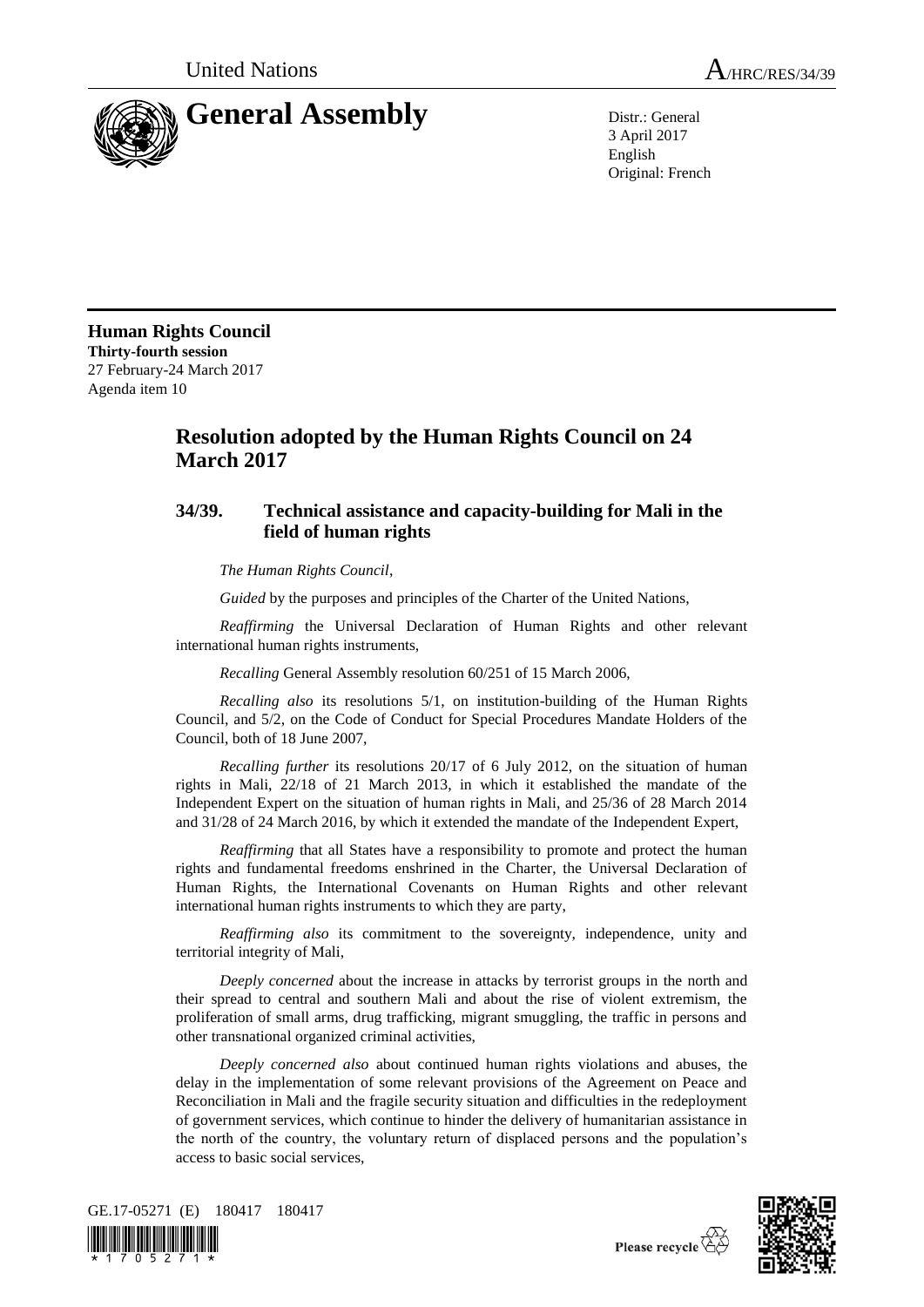*Welcoming* the positive steps taken by the Government of Mali, with the support of armed groups that have signed the peace agreement, to implement that agreement, in particular the progress made in the constitutional review process, the appointment of members of the interim authorities and the transitional councils and of special advisers to representatives of the State in the northern regions and the designation of the high-level representative entrusted with ensuring the implementation of the peace agreement, while underscoring the need for continued efforts to implement the agreement fully,

*Noting* the commitment made by the Government of Mali at a number of sessions of the Council to place priority on dialogue and national reconciliation in resolving the crisis,

*Noting also* the commitment made by the Government of Mali to restore the rule of law and to combat impunity effectively,

*Underscoring* the importance of the human rights reports prepared by the United Nations Multidimensional Integrated Stabilization Mission in Mali in fulfilment of one of the components of its mandate for the promotion and protection of human rights,

*Noting* the initiation in January 2013 of an investigation by the Prosecutor of the International Criminal Court into crimes committed on the territory of Mali since January 2012 and the transfer, in the context of this investigation, of a person suspected of war crimes to the Court on 26 September 2015, and recalling that it is important for all Malian stakeholders to lend the Court their support and cooperation,

*Taking note with appreciation* of the report of the Independent Expert on the situation of human rights in Mali, $<sup>1</sup>$ </sup>

1. *Strongly condemns* the violations of human rights and of international humanitarian law, the abuses of those rights, including the recruitment of children and other violations of their rights and of those of women that have been perpetrated in Mali since the beginning of the crisis, and the terrorist attacks launched in January 2017 against the camps of the United Nations Multidimensional Integrated Stabilization Mission in Mali at Aguelhok and of the Operational Coordination Mechanism in Gao;

2. *Reiterates* its call for an immediate halt to all human rights violations and abuses and acts of violence and for the strict observance of all human rights and fundamental freedoms;

3. *Calls upon* the Government of Mali to continue and to intensify its efforts to protect human rights and to promote national reconciliation, in particular by strengthening the judiciary, developing transitional justice mechanisms and effectively redeploying government services throughout the country;

4. *Calls upon* all signatories of the Agreement on Peace and Reconciliation in Mali to implement all its provisions, including those relating to the disarmament, demobilization and reintegration of former rebel fighters, the redeployment of Malian armed forces throughout the territory and decentralization;

5. *Requests* the signatories of the Agreement on Peace and Reconciliation in Mali to maintain a constructive dialogue and to take advantage of the opportunity offered by the national reconciliation conference to be held in March 2017 to lay the foundations for an in-depth discussion among all groups in the nation about the root causes of the conflict with a view to formulating a charter for national unity and reconciliation pursuant to article 5 of the peace agreement;

6. *Supports* the efforts of the Government of Mali to bring all perpetrators of human rights violations before impartial and independent courts, urges it to intensify those efforts, and encourages it to continue its cooperation with the International Criminal Court;

7. *Calls upon* the Government of Mali to ensure that women participate more fully in the national reconciliation process, in conformity with relevant Security Council resolutions and the law establishing a 30 per cent quota for women in national institutions

 $1$  A/HRC/34/72.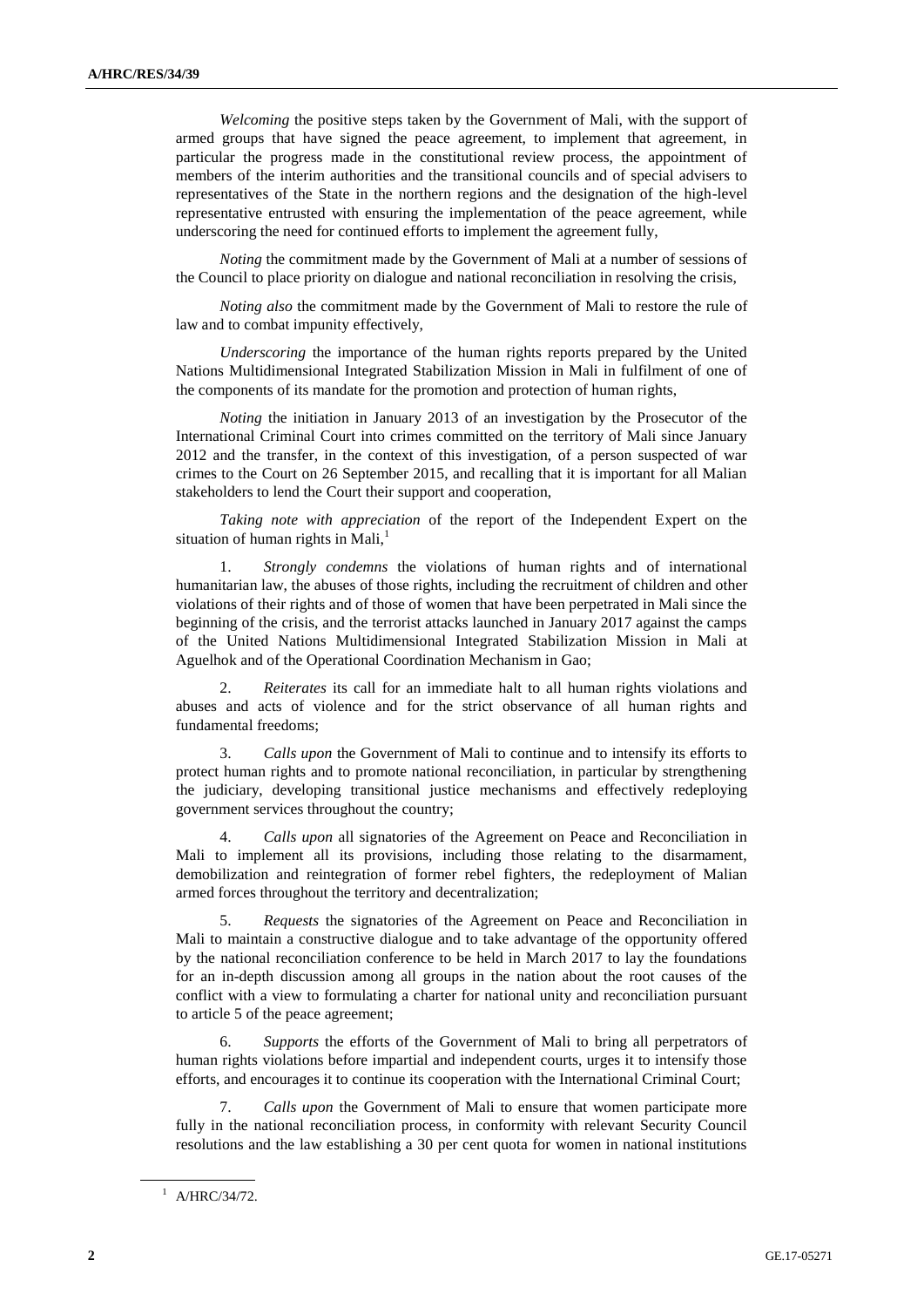that was adopted by the Government in December, and to heighten the political empowerment of women at all levels;

8. *Welcomes* the adoption by the Government of Mali of a national human rights policy that is supported by a plan of action and a law on the protection of human rights defenders and of a law on the organization and modes of operation of the National Human Rights Commission and the opening of regional offices of the Truth, Justice and Reconciliation Commission, and encourages the Malian authorities to take all necessary steps to implement those new measures and to ensure the independence of the Truth, Justice and Reconciliation Commission;

9. *Encourages* the Malian authorities and all regional and international actors to continue their efforts to consolidate the progress made towards attaining peace and security in Mali;

10. *Notes* the strengthening of the mandate of the United Nations Multidimensional Integrated Stabilization Mission in Mali by the Security Council in its resolution 2295 (2016) of 29 June 2016, and underscores the importance of providing sufficient resources to the Mission so that it may carry out its mandate fully, commends the Mission for the work it has done in conjunction with the French army in Operation Barkhane as part of the country's stabilization process, and deplores the loss of human life sustained by countries that have contributed troops or police and by France;

11. *Also notes*, in that context, the decision taken by the Group of Five for the Sahel to establish a mechanism for reinforcing regional security cooperation that will serve as a framework of joint cross-border military operations and the Nouakchott Process launched by the African Union, and underscores the positive impact that these initiatives may have on the human rights situation in Mali;

12. *Requests* all parties to ensure their strict observance of international human rights law and international humanitarian law, in particular in the course of counterterrorism operations aimed at reassuring and restoring the confidence of local population groups in the northern and central regions of the country and garnering their support for the return of State authorities;

13. *Reiterates* its appreciation for the humanitarian assistance already provided to members of the population affected by the crisis, and urges the international community to continue to deliver, in consultation with the Government of Mali and the neighbouring countries concerned, appropriate and secure humanitarian assistance to refugees and displaced persons, particularly in the north of Mali, with a view to facilitating access by the population to basic social services and to establishing conditions conducive to the gradual recovery of the country;

14. *Welcomes* the formulation of the Specific Development Strategy for the Northern Regions of Mali and urges the Government to pursue its development work through the implementation of the Emergency Programme for the Revival of Development in the North and the Reconstruction and Economic Recovery Programme;

15. *Requests* friendly countries and partner organizations that have pledged contributions at conferences on the development of Mali to honour those pledges in order to assist the Government in expediting the effective and comprehensive implementation of the peace agreement;

16. *Welcomes* the organization of the local elections held on 20 November 2016 in most of the country, despite the incidents that interfered with the voting process in some locations;

17. *Also welcomes* the close cooperation of the Government of Mali with the Independent Expert on the situation of human rights in Mali in the fulfilment of the mandate entrusted to him;

18. *Notes* with satisfaction that the Government of Mali has undertaken to act upon the recommendations made by the Independent Expert following his visits to Mali;